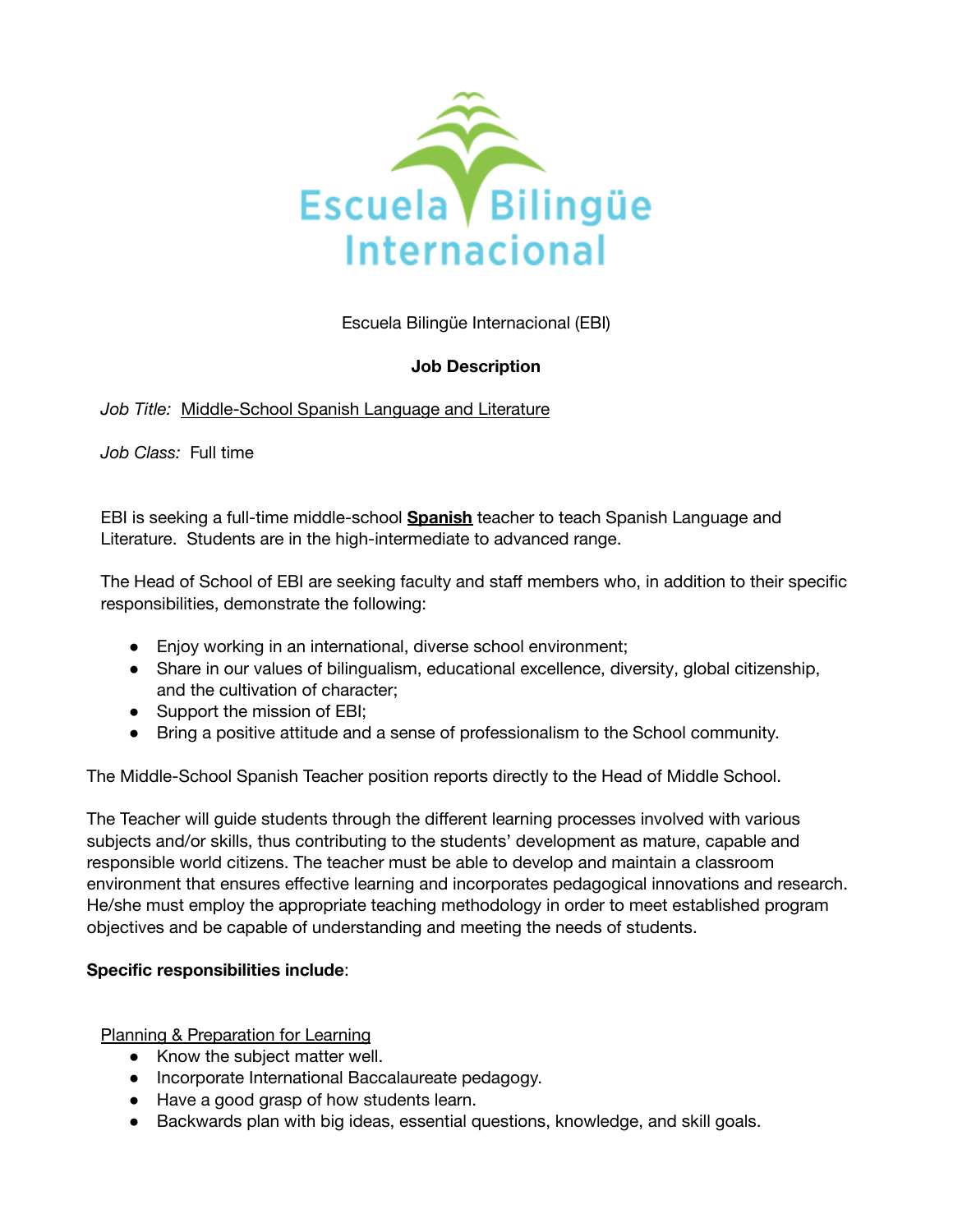- Plan on-the-spot and unit assessments to measure student learning.
- Design lessons that target multiple learning needs, styles, and interests.

## Classroom Management

- Foster positive interactions and teach useful social skills.
- Have a repertoire of discipline "moves" that can defuse most behavior problems before learning is impacted.
- Capture and maintain most students' attention.
- Maximize academic learning time through coherence, lesson momentum, and smooth transitions.

### Delivery of Instruction for Spanish classes

- Activate students' prior knowledge and hook their interest in each unit and lesson.
- Use clear explanations, appropriate language, and examples to present material.
- Orchestrate effective strategies, materials, and groupings to foster student learning.
- Have students think about, discuss, and use the ideas and skills being taught.
- Differentiate instruction to accommodate most students' learning needs.

### Monitoring, Assessment, and Follow-Up

- Provide clear criteria for proficiency, including rubrics and exemplars of work.
- Frequently check for understanding and give students helpful information if they seem confused.
- Have student set goals, self- assess, and know where they stand academically.
- Take responsibility for students who are not succeeding and get them extra help.

### Professional Responsibilities

- Complete paperwork, duties, and assignments accurately and punctually.
- Demonstrate professional demeanor and maintain appropriate boundaries.
- Be ethical and above-board, use good judgment, and maintain confidentiality with student records.
- Collaborate with colleagues to plan, share teaching ideas, and look at student work.
- Seeks out effective teaching ideas from colleagues, workshops, and other sources.

### **Required:**

- BA in Spanish, Latin American or Spanish Literature, or related field
- **●** Bilingual English / Spanish

### **Preferable:**

- Experience teaching middle-school students
- Experience teaching Spanish Literature or Spanish as a Foreign Language
- Experience teaching in other international or bilingual schools
- Have PYP, MYP, or IB Diploma training

### **Application Process**